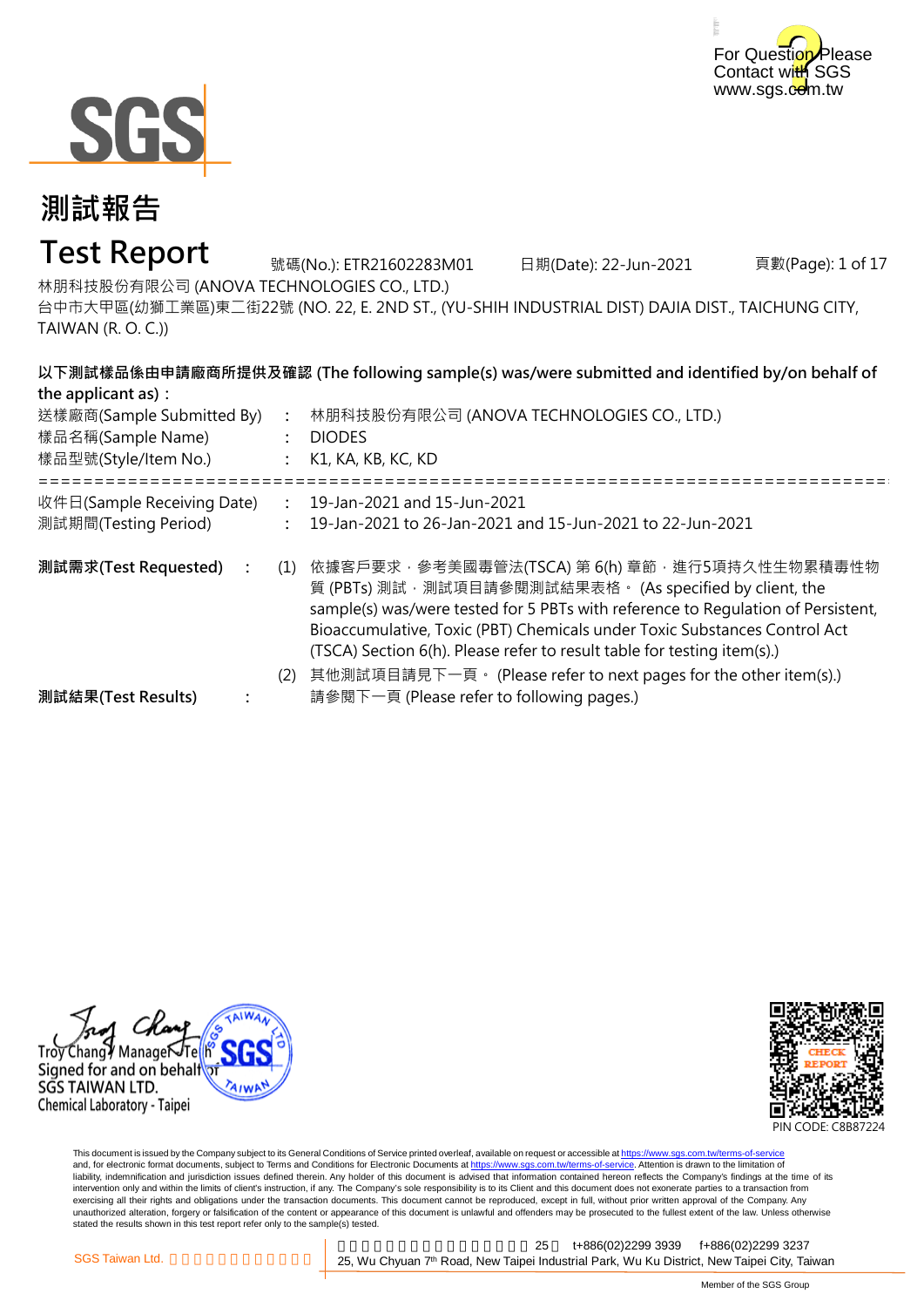

### **Test Report**

號碼(No.): ETR21602283M01 日期(Date): 22-Jun-2021 頁數(Page): 2 of 17

林朋科技股份有限公司 (ANOVA TECHNOLOGIES CO., LTD.)

台中市大甲區(幼獅工業區)東二街22號 (NO. 22, E. 2ND ST., (YU-SHIH INDUSTRIAL DIST) DAJIA DIST., TAICHUNG CITY, TAIWAN (R. O. C.))

#### **測試部位敘述 (Test Part Description)**

No.1 **:** No.2 **:** 整體混測 (MIXED ALL PARTS) - ETR21602283 整體混測 (MIXED ALL PARTS (KC)) - ETR21104113

#### **測試結果 (Test Results)**

| 測試項目                                                             | 測試方法                                                                                                                                                  | 單位     | <b>MDL</b>     | 結果       |      | 限值      |
|------------------------------------------------------------------|-------------------------------------------------------------------------------------------------------------------------------------------------------|--------|----------------|----------|------|---------|
| (Test Items)                                                     | (Method)                                                                                                                                              | (Unit) |                | (Result) |      | (Limit) |
|                                                                  |                                                                                                                                                       |        |                | No.1     | No.2 |         |
| [鎘 (Cd) (Cadmium (Cd)) (CAS No.:<br>7440-43-9)                   | 參考IEC 62321-5: 2013, 以感<br>應耦合電漿發射光譜儀分析。<br>(With reference to IEC 62321-<br>5: 2013, analysis was<br>performed by ICP-OES.)                          | mg/kg  | $\overline{2}$ | n.d.     |      |         |
| 鉛 (Pb) (Lead (Pb)) (CAS No.: 7439-<br>$92-1)$                    | 參考IEC 62321-5: 2013, 以感<br>應耦合電漿發射光譜儀分析。<br>(With reference to IEC 62321-<br>5: 2013, analysis was<br>performed by ICP-OES.)                          | mg/kg  | $\overline{2}$ | 61000    |      |         |
| 汞 (Hg) (Mercury (Hg)) (CAS No.:<br>7439-97-6)                    | 參考IEC 62321-4: 2013+<br>AMD1: 2017, 以感應耦合電漿<br>發射光譜儀分析。(With<br>reference to IEC 62321-4:<br>2013+ AMD1: 2017, analysis<br>was performed by ICP-OES.) | mg/kg  | $\overline{2}$ | n.d.     |      |         |
| 六價鉻 Cr(VI) (Hexavalent Chromium<br>Cr(VI)) (CAS No.: 18540-29-9) | 參考IEC 62321-7-2: 2017, 以<br>紫外光-可見光分光光度計分<br>析 · (With reference to IEC<br>62321-7-2: 2017, analysis was<br>performed by UV-VIS.)                     | mg/kg  | 8              | n.d.     |      |         |

This document is issued by the Company subject to its General Conditions of Service printed overleaf, available on request or accessible at https://www.sgs.com.tw/terms-of-service and, for electronic format documents, subject to Terms and Conditions for Electronic Documents at https://www.sgs.com.tw/terms-of-service. Attention is drawn to the limitation of liability, indemnification and jurisdiction issues defined therein. Any holder of this document is advised that information contained hereon reflects the Company's findings at the time of its intervention only and within the limits of client's instruction, if any. The Company's sole responsibility is to its Client and this document does not exonerate parties to a transaction from exercising all their rights and obligations under the transaction documents. This document cannot be reproduced, except in full, without prior written approval of the Company. Any<br>unauthorized alteration, forgery or falsif stated the results shown in this test report refer only to the sample(s) tested.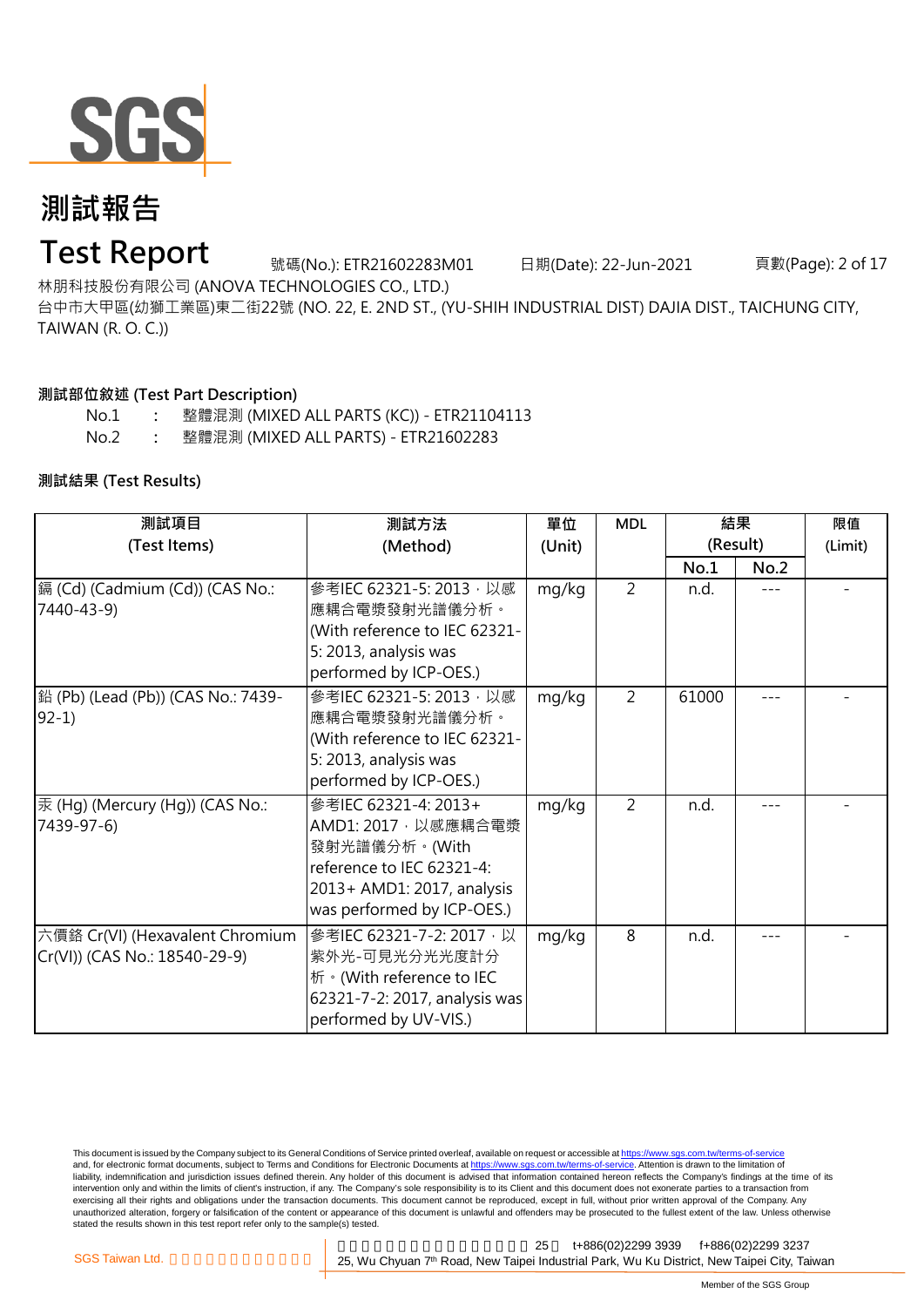

## **Test Report**

號碼(No.): ETR21602283M01 日期(Date): 22-Jun-2021 頁數(Page): 3 of 17

林朋科技股份有限公司 (ANOVA TECHNOLOGIES CO., LTD.)

台中市大甲區(幼獅工業區)東二街22號 (NO. 22, E. 2ND ST., (YU-SHIH INDUSTRIAL DIST) DAJIA DIST., TAICHUNG CITY, TAIWAN (R. O. C.))

| 測試項目                                  | 測試方法                         | 單位     | <b>MDL</b>     |      | 結果                  | 限值                       |
|---------------------------------------|------------------------------|--------|----------------|------|---------------------|--------------------------|
| (Test Items)                          | (Method)                     | (Unit) |                |      | (Result)            | (Limit)                  |
|                                       |                              |        |                | No.1 | No.2                |                          |
| -溴聯苯 (Monobromobiphenyl)              |                              | mg/kg  | 5              | n.d. |                     |                          |
| [溴聯苯 (Dibromobiphenyl)                |                              | mg/kg  | 5              | n.d. | $---$               | $\overline{\phantom{a}}$ |
| 三溴聯苯 (Tribromobiphenyl)               |                              | mg/kg  | 5              | n.d. | $- - -$             |                          |
| 四溴聯苯 (Tetrabromobiphenyl)             |                              | mg/kg  | 5              | n.d. | $- - -$             | $\overline{\phantom{0}}$ |
| 五溴聯苯 (Pentabromobiphenyl)             |                              | mg/kg  | 5              | n.d. |                     |                          |
| 六溴聯苯 (Hexabromobiphenyl)              |                              | mg/kg  | $\overline{5}$ | n.d. | ---                 |                          |
| 七溴聯苯 (Heptabromobiphenyl)             |                              | mg/kg  | $\overline{5}$ | n.d. | $- - -$             | $\overline{\phantom{0}}$ |
| 八溴聯苯 (Octabromobiphenyl)              |                              | mg/kg  | $\overline{5}$ | n.d. | $- - -$             | $\overline{\phantom{0}}$ |
| 九溴聯苯 (Nonabromobiphenyl)              | 參考IEC 62321-6: 2015, 以氣      | mg/kg  | $\overline{5}$ | n.d. | $---$               | $\overline{\phantom{a}}$ |
| 十溴聯苯 (Decabromobiphenyl)              | 相層析儀/質譜儀分析。(With             | mg/kg  | 5              | n.d. | $---$               |                          |
| 多溴聯苯總和 (Sum of PBBs)                  | reference to IEC 62321-6:    | mg/kg  |                | n.d. |                     |                          |
| -溴聯苯醚 (Monobromodiphenyl ether)       | 2015, analysis was performed | mg/kg  | 5              | n.d. | $- - -$             |                          |
| 二溴聯苯醚 (Dibromodiphenyl ether)         | by GC/MS.)                   | mg/kg  | $\overline{5}$ | n.d. | $ -$                | $\overline{\phantom{0}}$ |
| 三溴聯苯醚 (Tribromodiphenyl ether)        |                              | mg/kg  | $\overline{5}$ | n.d. | $- - -$             | $\overline{\phantom{0}}$ |
| 四溴聯苯醚 (Tetrabromodiphenyl ether)      |                              | mg/kg  | 5              | n.d. | $---$               | $\overline{a}$           |
| 五溴聯苯醚 (Pentabromodiphenyl ether)      |                              | mg/kg  | $\overline{5}$ | n.d. | $---$               | $\overline{a}$           |
| 六溴聯苯醚 (Hexabromodiphenyl ether)       |                              | mg/kg  | 5              | n.d. |                     |                          |
| 七溴聯苯醚 (Heptabromodiphenyl ether)      |                              | mg/kg  | 5              | n.d. | $- - -$             |                          |
| 八溴聯苯醚 (Octabromodiphenyl ether)       |                              | mg/kg  | 5              | n.d. | $---$               | $\overline{\phantom{0}}$ |
| 九溴聯苯醚 (Nonabromodiphenyl ether)       |                              | mg/kg  | 5              | n.d. | $- - -$             | $\overline{\phantom{0}}$ |
| 十溴聯苯醚 (Decabromodiphenyl ether)       |                              | mg/kg  | 5              | n.d. | $- - -$             |                          |
| 多溴聯苯醚總和 (Sum of PBDEs)                |                              | mg/kg  |                | n.d. | $- - -$             |                          |
| 鄰苯二甲酸丁苯甲酯 (BBP) (Butyl benzyl         |                              | mg/kg  | 50             | n.d. | ---                 |                          |
| phthalate (BBP)) (CAS No.: 85-68-7)   |                              |        |                |      |                     |                          |
| 鄰苯二甲酸二丁酯 (DBP) (Dibutyl               | 參考IEC 62321-8: 2017, 以氣      | mg/kg  | 50             | n.d. | $\qquad \qquad - -$ |                          |
| phthalate (DBP)) (CAS No.: 84-74-2)   | 相層析儀/質譜儀分析。(With             |        |                |      |                     |                          |
| 鄰苯二甲酸二(2-乙基己基)酯 (DEHP) (Di-           | reference to IEC 62321-8:    | mg/kg  | 50             | n.d. | $---$               |                          |
| (2-ethylhexyl) phthalate (DEHP)) (CAS | 2017, analysis was performed |        |                |      |                     |                          |
| No.: 117-81-7)                        | by GC/MS.)                   |        |                |      |                     |                          |
| 鄰苯二甲酸二異丁酯 (DIBP) (Diisobutyl          |                              | mg/kg  | 50             | n.d. | $---$               |                          |
| phthalate (DIBP)) (CAS No.: 84-69-5)  |                              |        |                |      |                     |                          |

This document is issued by the Company subject to its General Conditions of Service printed overleaf, available on request or accessible at <u>https://www.sgs.com.tw/terms-of-service</u><br>and, for electronic format documents, su liability, indemnification and jurisdiction issues defined therein. Any holder of this document is advised that information contained hereon reflects the Company's findings at the time of its intervention only and within the limits of client's instruction, if any. The Company's sole responsibility is to its Client and this document does not exonerate parties to a transaction from exercising all their rights and obligations under the transaction documents. This document cannot be reproduced, except in full, without prior written approval of the Company. Any<br>unauthorized alteration, forgery or falsif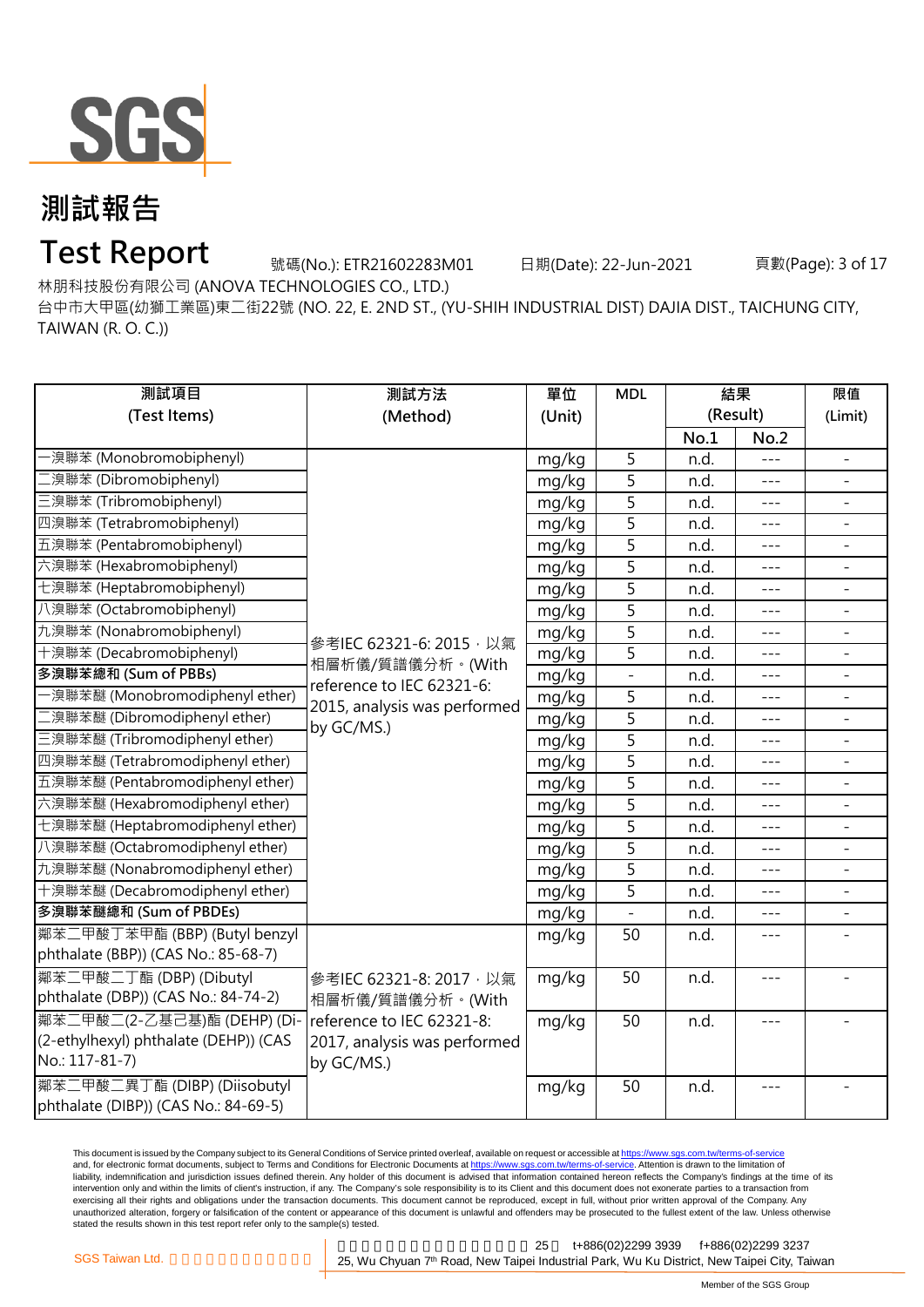

## **Test Report**

號碼(No.): ETR21602283M01 日期(Date): 22-Jun-2021 頁數(Page): 4 of 17

林朋科技股份有限公司 (ANOVA TECHNOLOGIES CO., LTD.)

台中市大甲區(幼獅工業區)東二街22號 (NO. 22, E. 2ND ST., (YU-SHIH INDUSTRIAL DIST) DAJIA DIST., TAICHUNG CITY, TAIWAN (R. O. C.))

| 測試項目<br>(Test Items)                                                                                                                                                                                                                                                                                                                        | 測試方法<br>(Method)                                                                                                   | 單位<br>(Unit) | <b>MDL</b> | 結果<br>(Result) |      | 限值<br>(Limit) |
|---------------------------------------------------------------------------------------------------------------------------------------------------------------------------------------------------------------------------------------------------------------------------------------------------------------------------------------------|--------------------------------------------------------------------------------------------------------------------|--------------|------------|----------------|------|---------------|
|                                                                                                                                                                                                                                                                                                                                             |                                                                                                                    |              |            | No.1           | No.2 |               |
| 六溴環十二烷及所有主要被辨別出的異<br>構物(HBCDD) (α- HBCDD, β- HBCDD,  層析儀/質譜儀分析。(With<br>$y$ -HBCDD)<br>(Hexabromocyclododecane (HBCDD) analysis was performed by<br>and all major diastereoisomers<br>identified ( $\alpha$ - HBCDD, $\beta$ - HBCDD, $\gamma$ -<br>HBCDD)) (CAS No.: 25637-99-4,<br>3194-55-6 (134237-51-7, 134237-<br>50-6, 134237-52-8)) | 参考IEC 62321: 2008 · 以氣相<br>reference to IEC 62321: 2008,<br>GC/MS.)                                                | mg/kg        | 5          | n.d.           |      |               |
| 氟 (F) (Fluorine (F)) (CAS No.: 14762-<br>$94-8$                                                                                                                                                                                                                                                                                             | 參考BS EN 14582: 2016, 以離<br>子層析儀分析。(With<br>reference to BS EN 14582:<br>2016, analysis was performed<br>by $IC.$ ) | mg/kg        | 50         | n.d.           |      |               |
| 氯(Cl) (Chlorine (Cl)) (CAS No.:<br>22537-15-1)                                                                                                                                                                                                                                                                                              | 參考BS EN 14582: 2016, 以離<br>子層析儀分析。(With<br>reference to BS EN 14582:<br>2016, analysis was performed<br>by $IC.$ ) | mg/kg        | 50         | 67.1           |      |               |
| 溴 (Br) (Bromine (Br)) (CAS No.:<br>10097-32-2)                                                                                                                                                                                                                                                                                              | 參考BS EN 14582: 2016, 以離<br>子層析儀分析。(With<br>reference to BS EN 14582:<br>2016, analysis was performed<br>by $IC.$ ) | mg/kg        | 50         | n.d.           |      |               |
| 碘 (I) (lodine (I)) (CAS No.: 14362-44-<br>8)                                                                                                                                                                                                                                                                                                | 參考BS EN 14582: 2016,以離<br>子層析儀分析。(With<br>reference to BS EN 14582:<br>2016, analysis was performed<br>by $IC.$ )  | mg/kg        | 50         | n.d.           |      |               |

This document is issued by the Company subject to its General Conditions of Service printed overleaf, available on request or accessible at <u>https://www.sgs.com.tw/terms-of-service</u><br>and, for electronic format documents, su liability, indemnification and jurisdiction issues defined therein. Any holder of this document is advised that information contained hereon reflects the Company's findings at the time of its intervention only and within the limits of client's instruction, if any. The Company's sole responsibility is to its Client and this document does not exonerate parties to a transaction from exercising all their rights and obligations under the transaction documents. This document cannot be reproduced, except in full, without prior written approval of the Company. Any<br>unauthorized alteration, forgery or falsif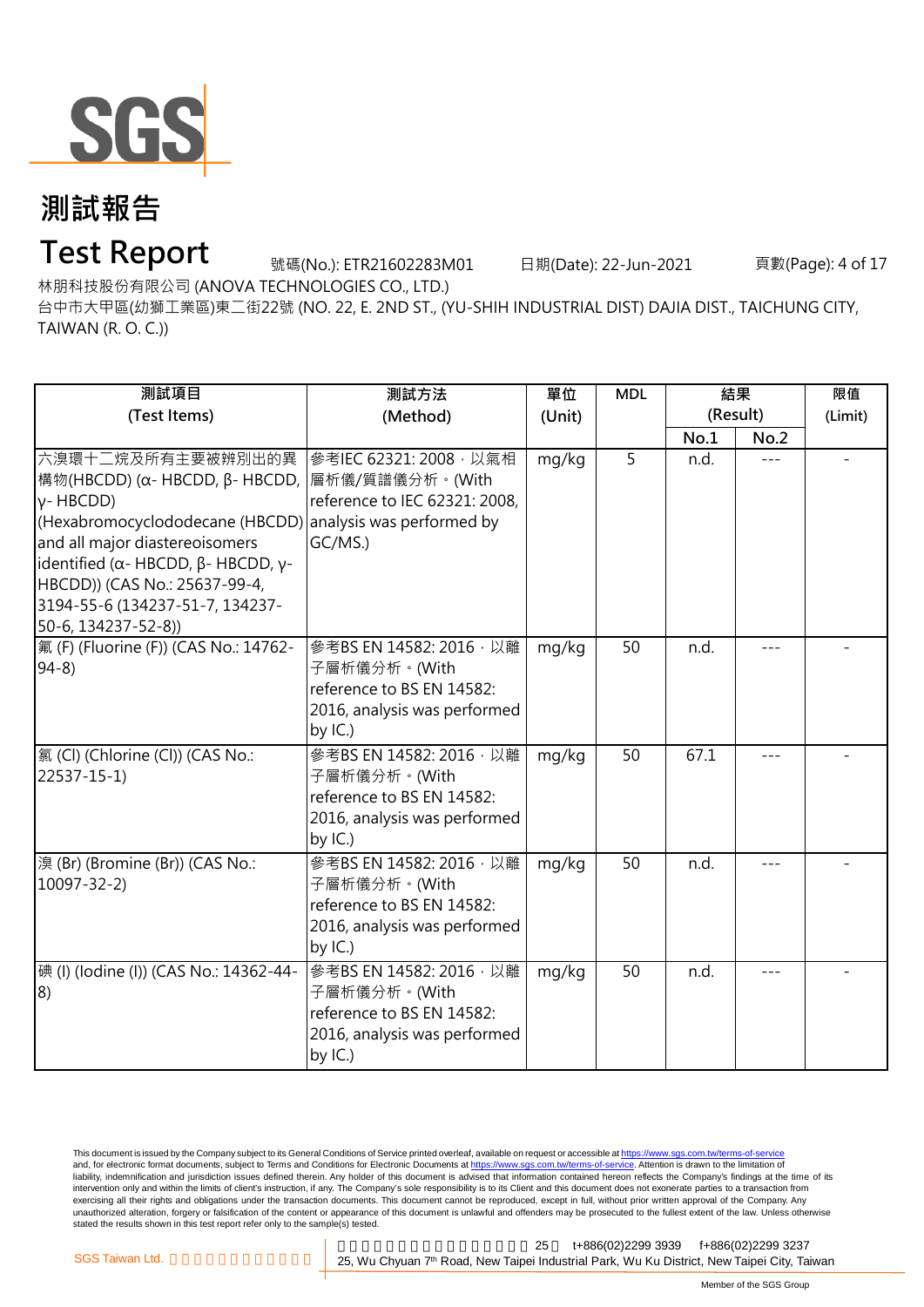

## **Test Report**

號碼(No.): ETR21602283M01 日期(Date): 22-Jun-2021 頁數(Page): 5 of 17

林朋科技股份有限公司 (ANOVA TECHNOLOGIES CO., LTD.)

台中市大甲區(幼獅工業區)東二街22號 (NO. 22, E. 2ND ST., (YU-SHIH INDUSTRIAL DIST) DAJIA DIST., TAICHUNG CITY, TAIWAN (R. O. C.))

| 測試項目                                                                     | 測試方法                                                                                                                          | 單位     | <b>MDL</b>     | 結果<br>(Result) |         | 限值      |
|--------------------------------------------------------------------------|-------------------------------------------------------------------------------------------------------------------------------|--------|----------------|----------------|---------|---------|
| (Test Items)                                                             | (Method)                                                                                                                      | (Unit) |                | No.1           | No.2    | (Limit) |
| 全氟辛烷磺酸及其鹽類 (PFOS and its<br>salts) (CAS No.: 1763-23-1 and its<br>salts) | 參考CEN/TS 15968: 2010, 以<br>液相層析串聯質譜儀分析。<br>(With reference to CEN/TS<br>15968: 2010, analysis was<br>performed by LC/MS/MS.)  | mg/kg  | 0.01           | n.d.           |         |         |
| 全氟辛酸及其鹽類 (PFOA and its salts)<br>(CAS No.: 335-67-1 and its salts)       | 參考CEN/TS 15968: 2010 · 以<br>液相層析串聯質譜儀分析。<br>(With reference to CEN/TS<br>15968: 2010, analysis was<br>performed by LC/MS/MS.) | mg/kg  | 0.01           | n.d.           |         |         |
| 銻 (Sb) (Antimony (Sb)) (CAS No.:<br>7440-36-0)                           | 參考US EPA 3052: 1996 · 以感<br>應耦合電漿發射光譜儀分析。<br>(With reference to US EPA<br>3052: 1996, analysis was<br>performed by ICP-OES.)  | mg/kg  | $\overline{2}$ | n.d.           | $- - -$ |         |
| 鈹 (Be) (Beryllium (Be)) (CAS No.:<br>7440-41-7)                          | 參考US EPA 3052: 1996, 以感<br>應耦合電漿發射光譜儀分析。<br>(With reference to US EPA<br>3052: 1996, analysis was<br>performed by ICP-OES.)   | mg/kg  | $\overline{2}$ | n.d.           |         |         |
| 砷 (As) (Arsenic (As)) (CAS No.: 7440-<br>$38-2)$                         | 參考US EPA 3052: 1996, 以感<br>應耦合電漿發射光譜儀分析。<br>(With reference to US EPA<br>3052: 1996, analysis was<br>performed by ICP-OES.)   | mg/kg  | $\overline{2}$ | n.d.           | ---     |         |
| 紅磷 (Red Phosphorus)                                                      | 以熱裂解-氣相層析儀/質譜儀分<br>析 · (Analysis was performed<br>by Pyrolyzer-GC/MS.)                                                        | $**$   |                | Negative       |         |         |

This document is issued by the Company subject to its General Conditions of Service printed overleaf, available on request or accessible at <u>https://www.sgs.com.tw/terms-of-service</u><br>and, for electronic format documents, su liability, indemnification and jurisdiction issues defined therein. Any holder of this document is advised that information contained hereon reflects the Company's findings at the time of its intervention only and within the limits of client's instruction, if any. The Company's sole responsibility is to its Client and this document does not exonerate parties to a transaction from exercising all their rights and obligations under the transaction documents. This document cannot be reproduced, except in full, without prior written approval of the Company. Any<br>unauthorized alteration, forgery or falsif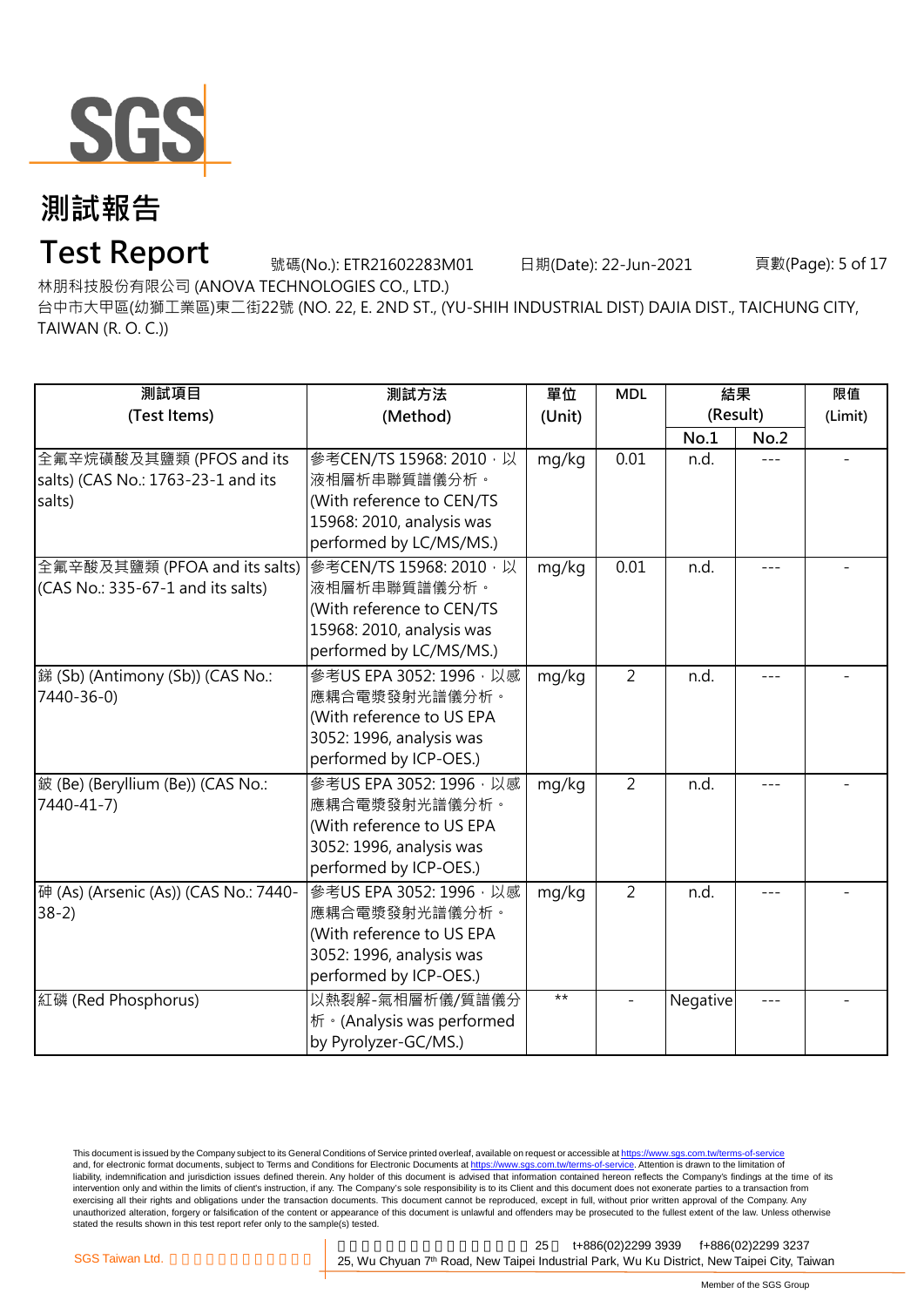

## **Test Report**

號碼(No.): ETR21602283M01 日期(Date): 22-Jun-2021 頁數(Page): 6 of 17

林朋科技股份有限公司 (ANOVA TECHNOLOGIES CO., LTD.)

台中市大甲區(幼獅工業區)東二街22號 (NO. 22, E. 2ND ST., (YU-SHIH INDUSTRIAL DIST) DAJIA DIST., TAICHUNG CITY, TAIWAN (R. O. C.))

| 測試項目<br>(Test Items)                                                                               | 測試方法<br>(Method)                                                                                                         | 單位<br>(Unit) | <b>MDL</b> | 結果<br>(Result) | 限值<br>(Limit) |                                       |
|----------------------------------------------------------------------------------------------------|--------------------------------------------------------------------------------------------------------------------------|--------------|------------|----------------|---------------|---------------------------------------|
|                                                                                                    |                                                                                                                          |              |            | No.1           | No.2          |                                       |
| 十溴聯苯醚 (DecaBDE)<br>(Decabromodiphenyl ether (DecaBDE))<br>(CAS No.: 1163-19-5)                     | 參考US EPA 3550C: 2007, 以<br>氣相層析儀/質譜儀分析。(With<br>reference to US EPA 3550C:<br>2007, analysis was performed<br>by GC/MS.) | mg/kg        | 5          |                | n.d.          | Prohibited<br>/ $N/A(*3)$             |
| 異丙基化磷酸三苯酯 (PIP 3:1) (Phenol,<br>isopropylated, phosphate (3:1) (PIP<br>3:1)) (CAS No.: 68937-41-7) | 参考US EPA 3550C: 2007, 以<br>氣相層析儀/質譜儀分析。(With<br>reference to US EPA 3550C:<br>2007, analysis was performed<br>by GC/MS.) | mg/kg        | 5          |                | n.d.          | Prohibited<br>/ $N/A$ <sup>(*1)</sup> |
| 2,4,6-三叔丁基酚 (2,4,6-TTBP) (2,4,6-<br>Tris(tert-butyl)phenol (2,4,6-TTBP))<br>(CAS No.: 732-26-3)    | 參考US EPA 3550C: 2007, 以<br>氣相層析儀/質譜儀分析。(With<br>reference to US EPA 3550C:<br>2007, analysis was performed<br>by GC/MS.) | mg/kg        | 5          | ---            | n.d.          | 3000/<br>$N/A(*2)$                    |
| 五氯苯硫酚 (PCTP)<br>(Pentachlorothiophenol (PCTP)) (CAS  氣相層析儀/質譜儀分析。(With<br>No.: 133-49-3)           | 參考US EPA 3550C: 2007, 以<br>reference to US EPA 3550C:<br>2007, analysis was performed<br>by GC/MS.)                      | mg/kg        | 5          |                | n.d.          | 10000                                 |
| 六氯丁二烯 (HCBD)<br>(Hexachlorobutadiene (HCBD)) (CAS<br>No.: 87-68-3)                                 | 參考US EPA 3550C: 2007, 以<br>氣相層析儀/質譜儀分析。(With<br>reference to US EPA 3550C:<br>2007, analysis was performed<br>by GC/MS.) | mg/kg        | 5          |                | n.d.          | Prohibited                            |

This document is issued by the Company subject to its General Conditions of Service printed overleaf, available on request or accessible at <u>https://www.sgs.com.tw/terms-of-service</u><br>and, for electronic format documents, su liability, indemnification and jurisdiction issues defined therein. Any holder of this document is advised that information contained hereon reflects the Company's findings at the time of its intervention only and within the limits of client's instruction, if any. The Company's sole responsibility is to its Client and this document does not exonerate parties to a transaction from exercising all their rights and obligations under the transaction documents. This document cannot be reproduced, except in full, without prior written approval of the Company. Any<br>unauthorized alteration, forgery or falsif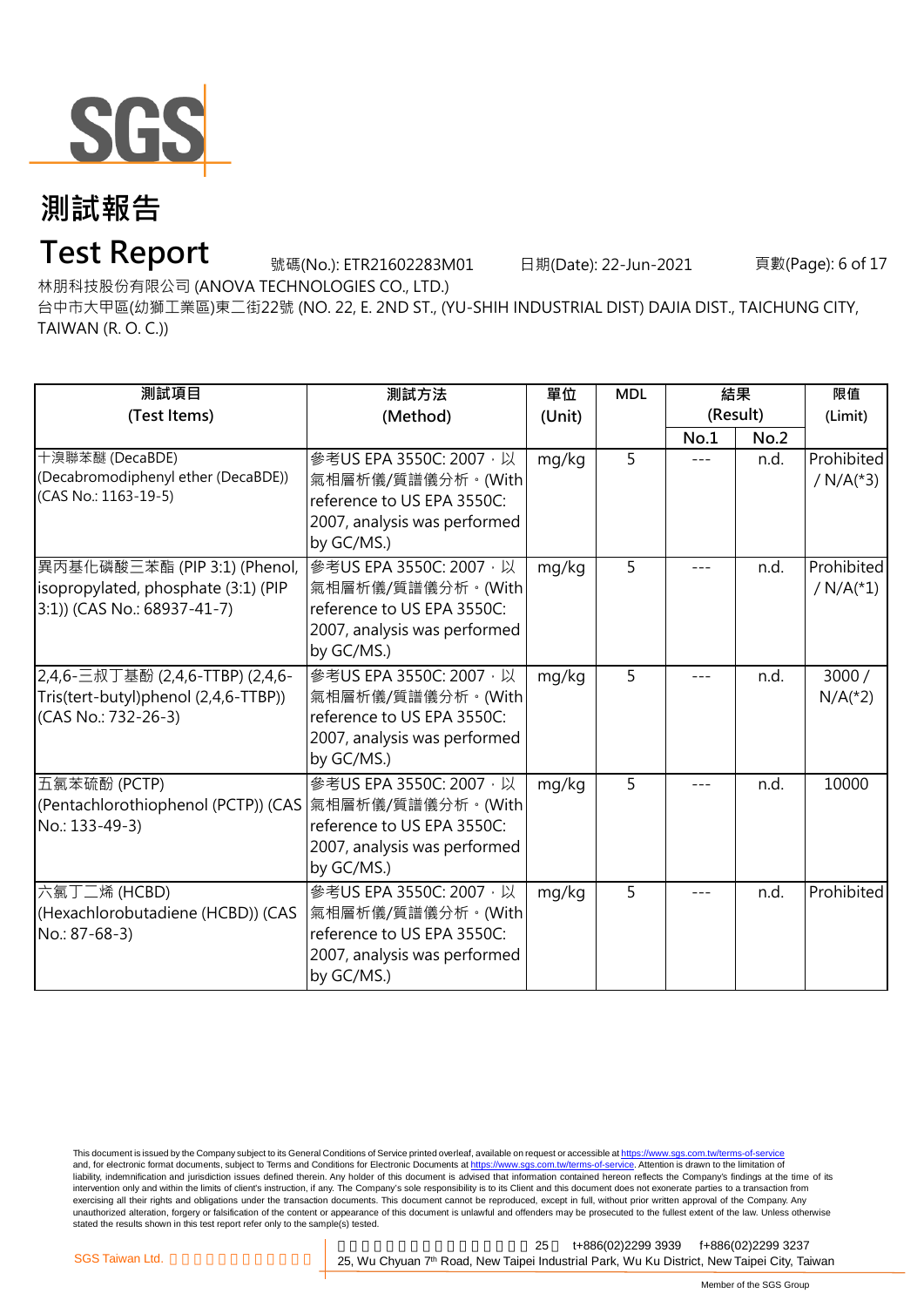

### **Test Report**

號碼(No.): ETR21602283M01 日期(Date): 22-Jun-2021 頁數(Page): 7 of 17

林朋科技股份有限公司 (ANOVA TECHNOLOGIES CO., LTD.)

台中市大甲區(幼獅工業區)東二街22號 (NO. 22, E. 2ND ST., (YU-SHIH INDUSTRIAL DIST) DAJIA DIST., TAICHUNG CITY, TAIWAN (R. O. C.))

#### **備註(Note):**

- 1. mg/kg = ppm;0.1wt% = 1000ppm
- 2. MDL = Method Detection Limit (方法偵測極限值)
- 3. n.d. = Not Detected (未檢出) ; 小於MDL / Less than MDL
- 4. "-" = Not Regulated (無規格值)
- 5. "---" = Not Conducted (未測試項目)
- 6. \*\*= Qualitative analysis (No Unit) 定性分析(無單位)
- 7. Negative = Undetectable 陰性(未偵測到); Positive = Detectable 陽性(已偵測到)
- 8. 全氟辛烷磺酸及其鹽類包含 (PFOS and its salts including) :
- CAS No.: 29081-56-9, 2795-39-3, 29457-72-5, 70225-14-8, 56773-42-3, 251099-16-8, 307-35-7.
- 9. 全氟辛酸及其鹽類包含 (PFOA and its salts including) :
- CAS No.: 3825-26-1, 335-95-5, 2395-00-8, 335-93-3, 335-66-0.
- 10. 詳細法規說明請點以下網址連結。(Detail explanation of the regulation is available at the following link.) [https://w](https://www.epa.gov/assessing-and-managing-chemicals-under-tsca/persistent-bioaccumulative-and-toxic-pbt-chemicals-under)ww.epa.gov/assessing-and-managing-chemicals-under-tsca/persistent-bioaccumulative-and-toxic-pbt-chemicals-under
- 11. N/A(\*1) : 若產品/成品為以下,則不適用 (The submitted sample is exempted from the requlated scope if it is anyone of the following) :
	- 航空或軍事用液壓油 (Hydraulic fluids for aviation or military)
	- 潤滑劑和油脂 (Lubricants and grease)
	- 汽車和航空航天器的新零件和替換零件 (New and replacement parts for motor and aerospace vehicles)
	- 在封閉系統中製造氰基丙烯酸酯粘合劑 (Manufacture of cyanoacrylate adhesives in closed systems)
	- 火車和船舶應用的專用發動機空氣濾清器 (Specialized engine air filters for locomotive and marine applications)
	- 從含PIP(3:1)的產品或成品中回收的塑料 (Plastic for recycling from PIP (3:1)-containing products or articles)
	- 從包含PIP(3:1)的產品或成品中回收的塑料製成的成品或成品 (Finished products or articles made of plastic recycled from PIP (3:1)-containing products or articles)
- 12. N/A(\*2) : 若產品為非作為潤滑油中添加劑,則不適用。(The submitted sample is exempted from the requlated scope if it is not oil and lubricant additives.)
- 13. N/A(\*3) : 若產品/成品為以下,則不適用 (The submitted sample is exempted from the requlated scope if it is anyone of the following) :

從產品或成品進行加工和分銷含十溴二苯醚回收的塑料或者由這種再生塑料製成的含十溴二苯醚的產品或成品。 (Exempts processing and distribution for recycling of DecaBDE-containing plastic from products or articles and DecaBDE-containing products or articles made from such recycled plastic.)

- 14. 樣品的測試是基於中請人要求混合測試,報告中的混合測試結果不代表其中個別單一材質的含量。 The sample(s) was/were analyzed on behalf of the applicant as mixing sample in one testing. The above result(s) was/were only given as the informality value.
- 15. 本報告為合併ETR21104113及ETR21602283之報告。(This report is combined with reports of ETR21104113 and ETR21602283.)

This document is issued by the Company subject to its General Conditions of Service printed overleaf, available on request or accessible at https://www.sgs.com.tw/terms-of-service and, for electronic format documents, subject to Terms and Conditions for Electronic Documents at https://www.sgs.com.tw/terms-of-service. Attention is drawn to the limitation of liability, indemnification and jurisdiction issues defined therein. Any holder of this document is advised that information contained hereon reflects the Company's findings at the time of its intervention only and within the limits of client's instruction, if any. The Company's sole responsibility is to its Client and this document does not exonerate parties to a transaction from exercising all their rights and obligations under the transaction documents. This document cannot be reproduced, except in full, without prior written approval of the Company. Any unauthorized alteration, forgery or falsification of the content or appearance of this document is unlawful and offenders may be prosecuted to the fullest extent of the law. Unless otherwise stated the results shown in this test report refer only to the sample(s) tested.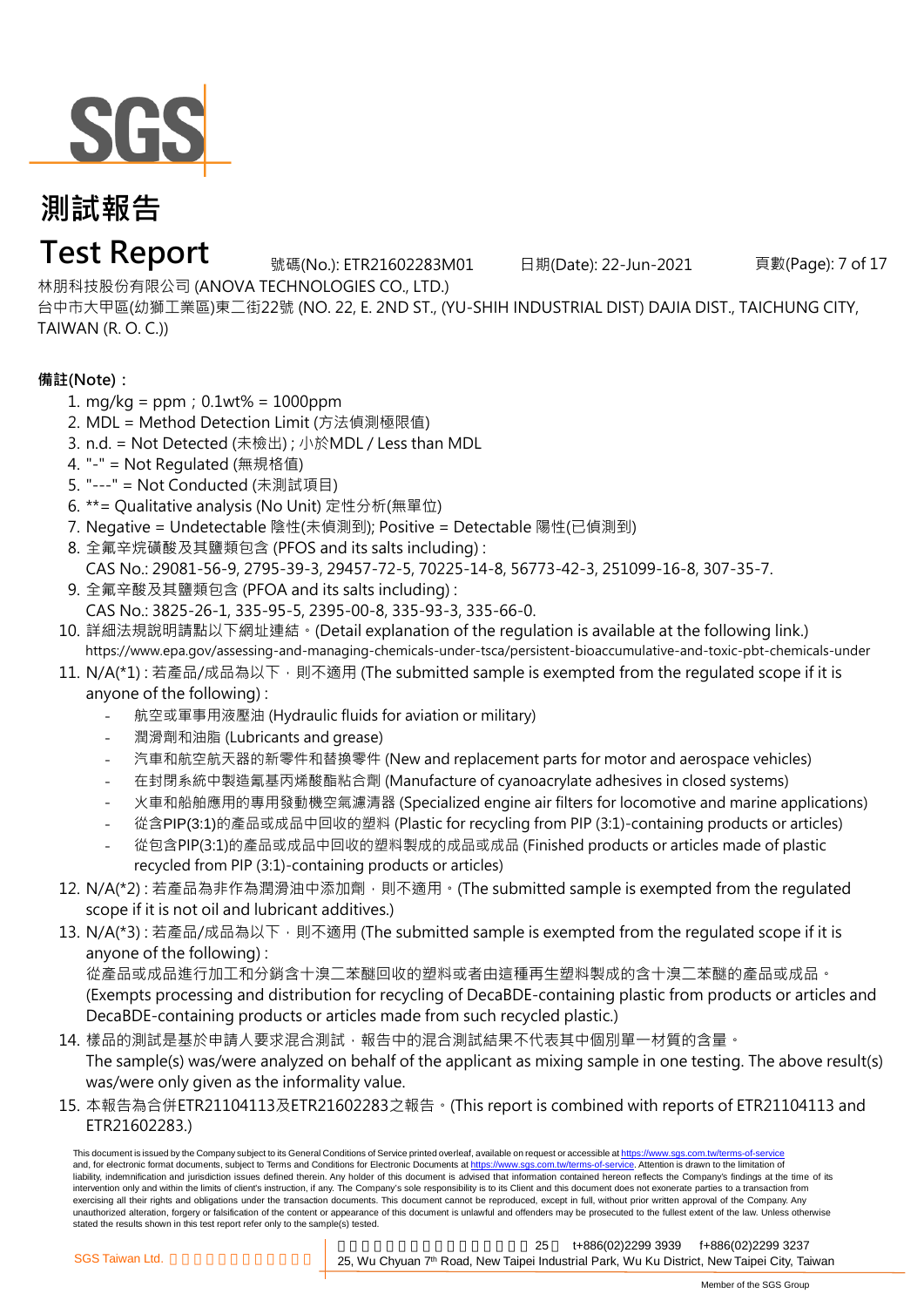

### **Test Report**

號碼(No.): ETR21602283M01 日期(Date): 22-Jun-2021 頁數(Page): 8 of 17

林朋科技股份有限公司 (ANOVA TECHNOLOGIES CO., LTD.)

台中市大甲區(幼獅工業區)東二街22號 (NO. 22, E. 2ND ST., (YU-SHIH INDUSTRIAL DIST) DAJIA DIST., TAICHUNG CITY, TAIWAN (R. O. C.))

#### **重金屬流程圖 / Analytical flow chart of Heavy Metal**

根據以下的流程圖之條件,樣品已完全溶解。(六價鉻測試方法除外)

These samples were dissolved totally by pre-conditioning method according to below flow chart.



This document is issued by the Company subject to its General Conditions of Service printed overleaf, available on request or accessible at https://www.sgs.com.tw/terms-of-service and, for electronic format documents, subject to Terms and Conditions for Electronic Documents at https://www.sgs.com.tw/terms-of-service. Attention is drawn to the limitation of liability, indemnification and jurisdiction issues defined therein. Any holder of this document is advised that information contained hereon reflects the Company's findings at the time of its intervention only and within the limits of client's instruction, if any. The Company's sole responsibility is to its Client and this document does not exonerate parties to a transaction from exercising all their rights and obligations under the transaction documents. This document cannot be reproduced, except in full, without prior written approval of the Company. Any<br>unauthorized alteration, forgery or falsif stated the results shown in this test report refer only to the sample(s) tested.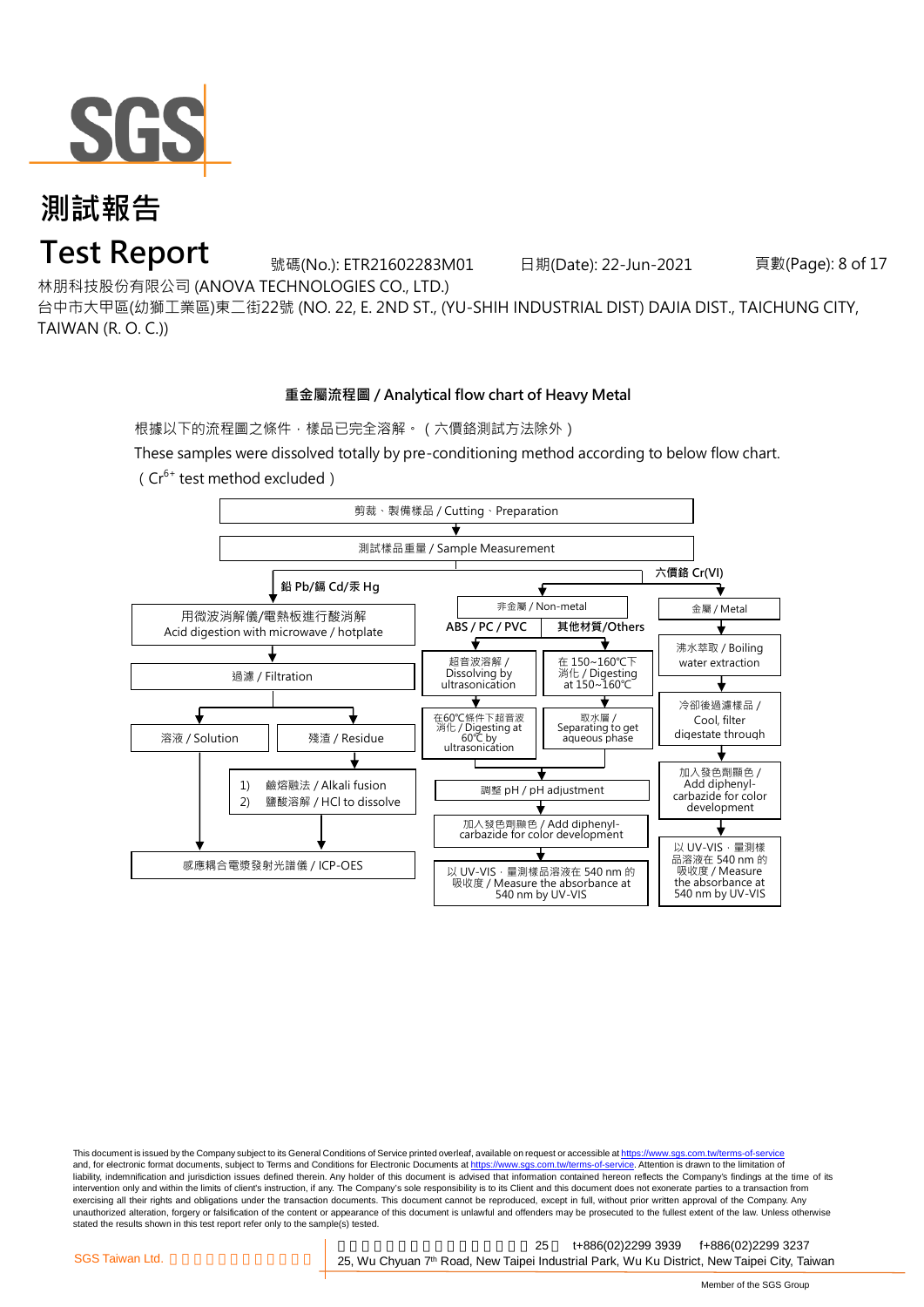

**Test Report**

號碼(No.): ETR21602283M01 日期(Date): 22-Jun-2021 頁數(Page): 9 of 17

林朋科技股份有限公司 (ANOVA TECHNOLOGIES CO., LTD.)

台中市大甲區(幼獅工業區)東二街22號 (NO. 22, E. 2ND ST., (YU-SHIH INDUSTRIAL DIST) DAJIA DIST., TAICHUNG CITY, TAIWAN (R. O. C.))

#### **多溴聯苯/多溴聯苯醚分析流程圖 / Analytical flow chart - PBBs/PBDEs**



This document is issued by the Company subject to its General Conditions of Service printed overleaf, available on request or accessible at https://www.sgs.com.tw/terms-of-service and, for electronic format documents, subject to Terms and Conditions for Electronic Documents at https://www.sgs.com.tw/terms-of-service. Attention is drawn to the limitation of liability, indemnification and jurisdiction issues defined therein. Any holder of this document is advised that information contained hereon reflects the Company's findings at the time of its intervention only and within the limits of client's instruction, if any. The Company's sole responsibility is to its Client and this document does not exonerate parties to a transaction from exercising all their rights and obligations under the transaction documents. This document cannot be reproduced, except in full, without prior written approval of the Company. Any<br>unauthorized alteration, forgery or falsif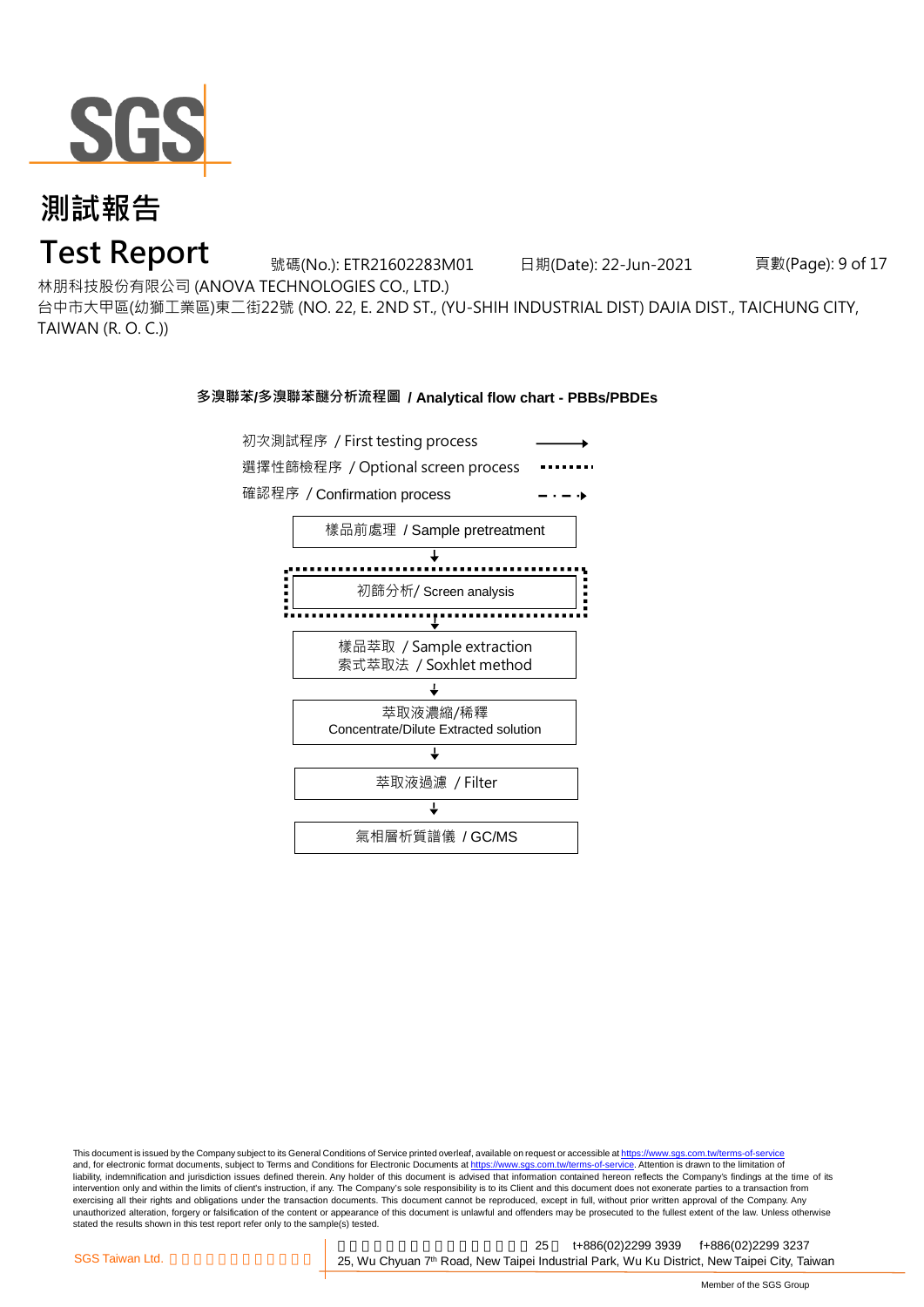

#### **Test Report**

號碼(No.): ETR21602283M01 日期(Date): 22-Jun-2021 頁數(Page): 10 of 17

林朋科技股份有限公司 (ANOVA TECHNOLOGIES CO., LTD.)

台中市大甲區(幼獅工業區)東二街22號 (NO. 22, E. 2ND ST., (YU-SHIH INDUSTRIAL DIST) DAJIA DIST., TAICHUNG CITY, TAIWAN (R. O. C.))

**可塑劑分析流程圖 / Analytical flow chart - Phthalate**



#### **【測試方法/Test method: IEC 62321-8】**

This document is issued by the Company subject to its General Conditions of Service printed overleaf, available on request or accessible at <u>https://www.sgs.com.tw/terms-of-service</u><br>and, for electronic format documents, su liability, indemnification and jurisdiction issues defined therein. Any holder of this document is advised that information contained hereon reflects the Company's findings at the time of its intervention only and within the limits of client's instruction, if any. The Company's sole responsibility is to its Client and this document does not exonerate parties to a transaction from exercising all their rights and obligations under the transaction documents. This document cannot be reproduced, except in full, without prior written approval of the Company. Any<br>unauthorized alteration, forgery or falsif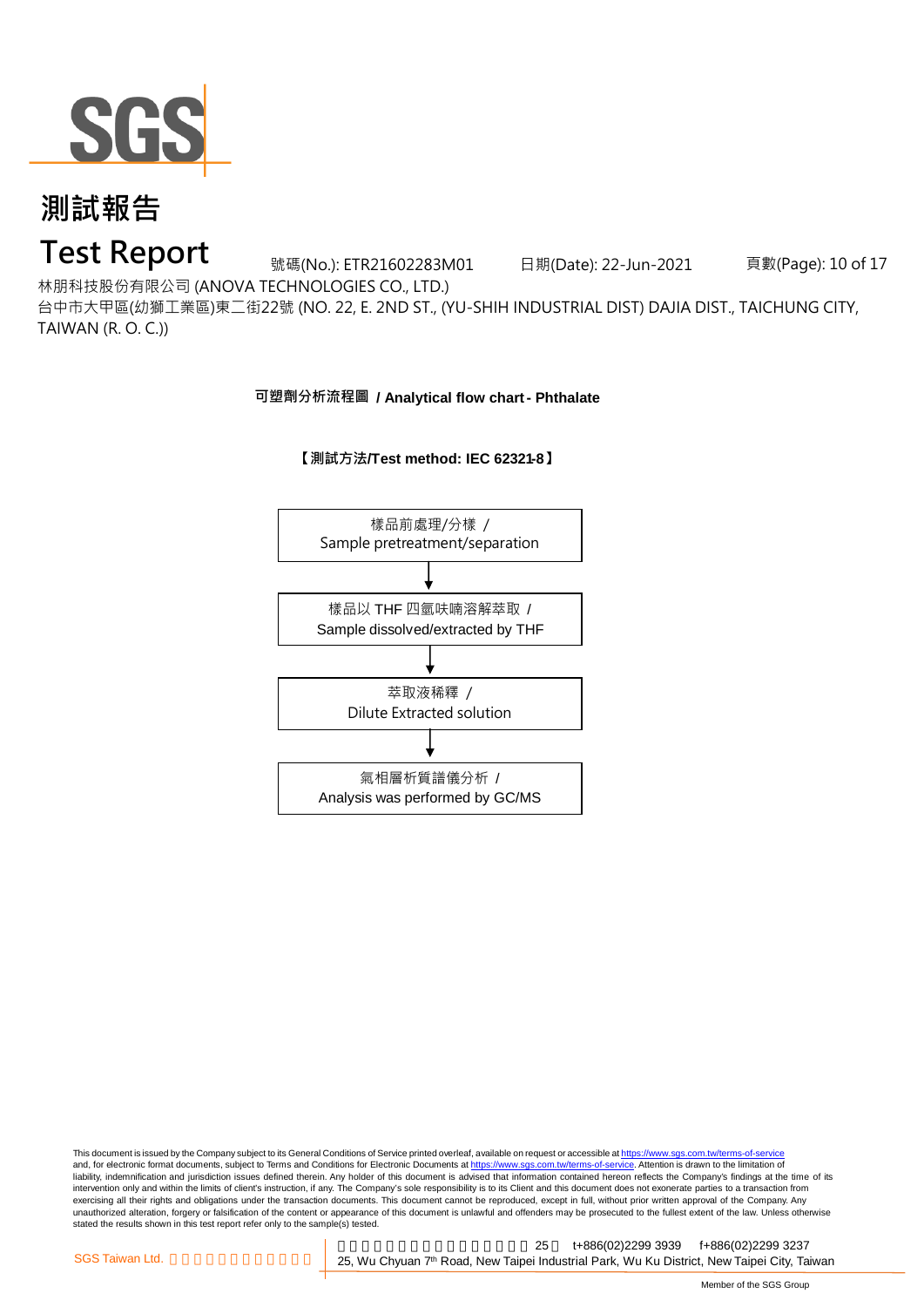

#### **Test Report**

號碼(No.): ETR21602283M01 日期(Date): 22-Jun-2021 頁數(Page): 11 of 17

林朋科技股份有限公司 (ANOVA TECHNOLOGIES CO., LTD.)

台中市大甲區(幼獅工業區)東二街22號 (NO. 22, E. 2ND ST., (YU-SHIH INDUSTRIAL DIST) DAJIA DIST., TAICHUNG CITY, TAIWAN (R. O. C.))



This document is issued by the Company subject to its General Conditions of Service printed overleaf, available on request or accessible at <u>https://www.sgs.com.tw/terms-of-service</u><br>and, for electronic format documents, su liability, indemnification and jurisdiction issues defined therein. Any holder of this document is advised that information contained hereon reflects the Company's findings at the time of its intervention only and within the limits of client's instruction, if any. The Company's sole responsibility is to its Client and this document does not exonerate parties to a transaction from exercising all their rights and obligations under the transaction documents. This document cannot be reproduced, except in full, without prior written approval of the Company. Any<br>unauthorized alteration, forgery or falsif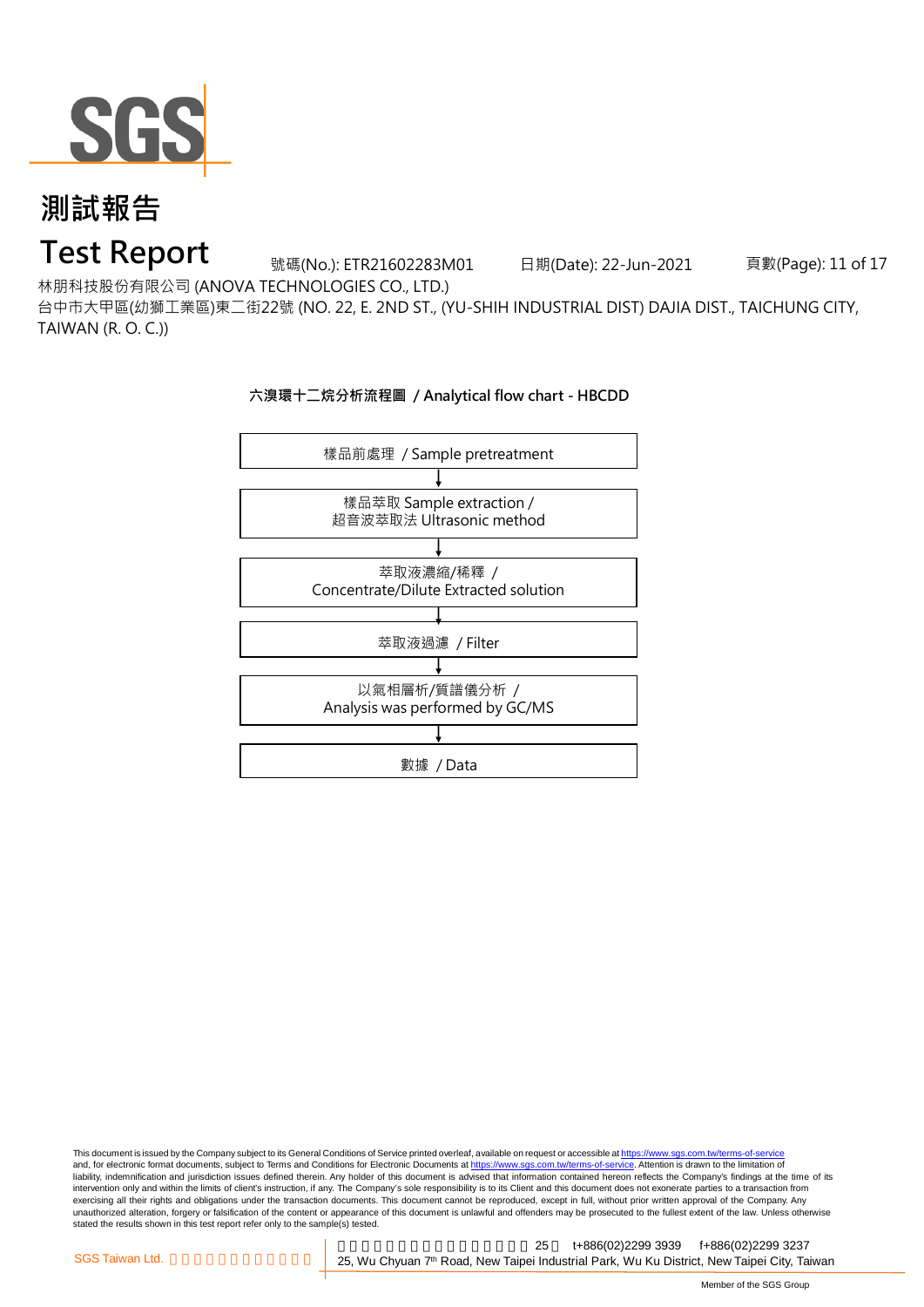

### **Test Report**

號碼(No.): ETR21602283M01 日期(Date): 22-Jun-2021 頁數(Page): 12 of 17

林朋科技股份有限公司 (ANOVA TECHNOLOGIES CO., LTD.)

台中市大甲區(幼獅工業區)東二街22號 (NO. 22, E. 2ND ST., (YU-SHIH INDUSTRIAL DIST) DAJIA DIST., TAICHUNG CITY, TAIWAN (R. O. C.))



This document is issued by the Company subject to its General Conditions of Service printed overleaf, available on request or accessible at <u>https://www.sgs.com.tw/terms-of-service</u><br>and, for electronic format documents, su liability, indemnification and jurisdiction issues defined therein. Any holder of this document is advised that information contained hereon reflects the Company's findings at the time of its intervention only and within the limits of client's instruction, if any. The Company's sole responsibility is to its Client and this document does not exonerate parties to a transaction from exercising all their rights and obligations under the transaction documents. This document cannot be reproduced, except in full, without prior written approval of the Company. Any<br>unauthorized alteration, forgery or falsif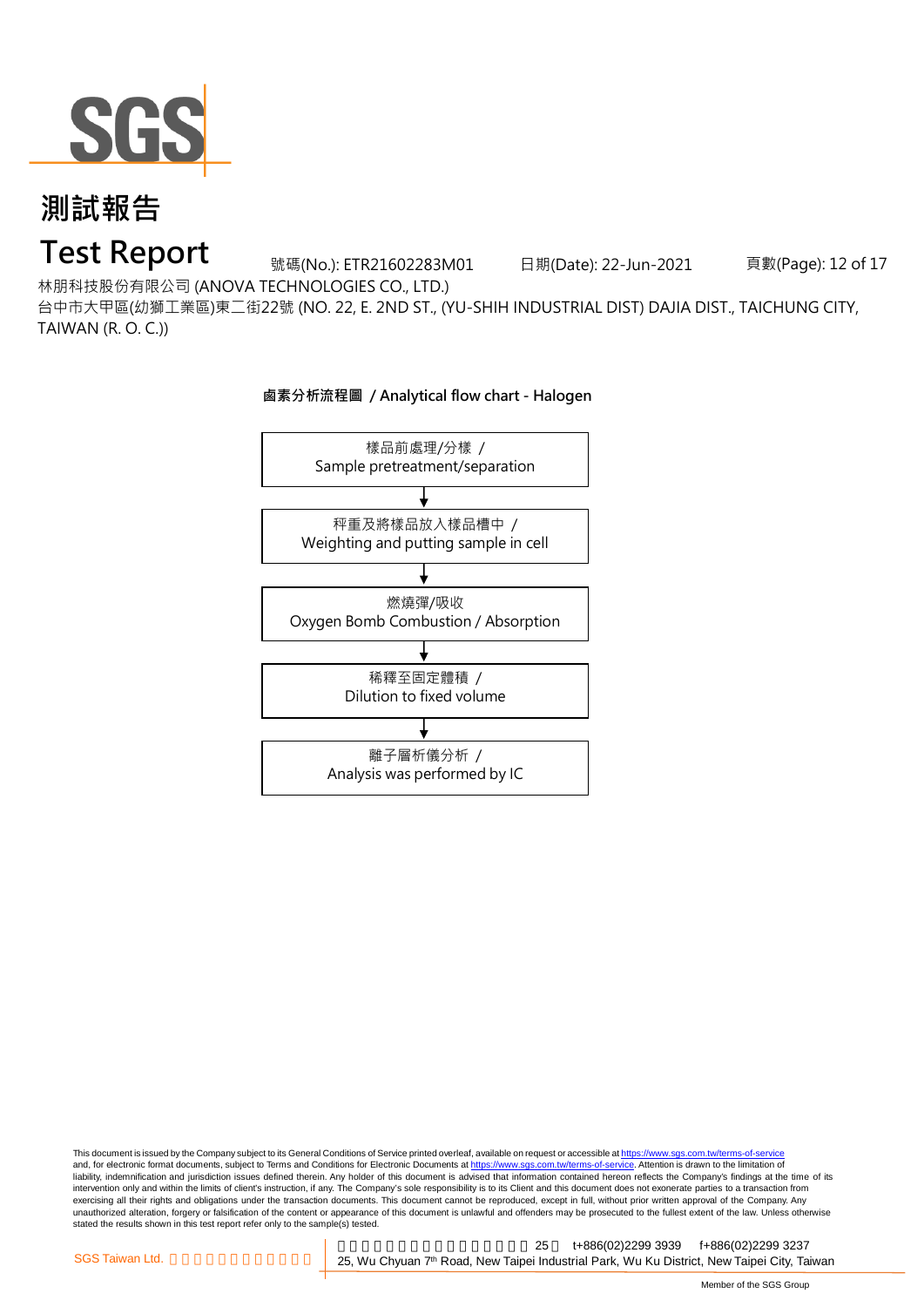

### **Test Report**

號碼(No.): ETR21602283M01 日期(Date): 22-Jun-2021 頁數(Page): 13 of 17

林朋科技股份有限公司 (ANOVA TECHNOLOGIES CO., LTD.)

台中市大甲區(幼獅工業區)東二街22號 (NO. 22, E. 2ND ST., (YU-SHIH INDUSTRIAL DIST) DAJIA DIST., TAICHUNG CITY, TAIWAN (R. O. C.))

#### **全氟辛酸/全氟辛烷磺酸分析流程圖 / Analytical flow chart - PFOA/PFOS**



This document is issued by the Company subject to its General Conditions of Service printed overleaf, available on request or accessible at https://www.sgs.com.tw/terms-of-service and, for electronic format documents, subject to Terms and Conditions for Electronic Documents at https://www.sgs.com.tw/terms-of-service. Attention is drawn to the limitation of liability, indemnification and jurisdiction issues defined therein. Any holder of this document is advised that information contained hereon reflects the Company's findings at the time of its intervention only and within the limits of client's instruction, if any. The Company's sole responsibility is to its Client and this document does not exonerate parties to a transaction from exercising all their rights and obligations under the transaction documents. This document cannot be reproduced, except in full, without prior written approval of the Company. Any<br>unauthorized alteration, forgery or falsif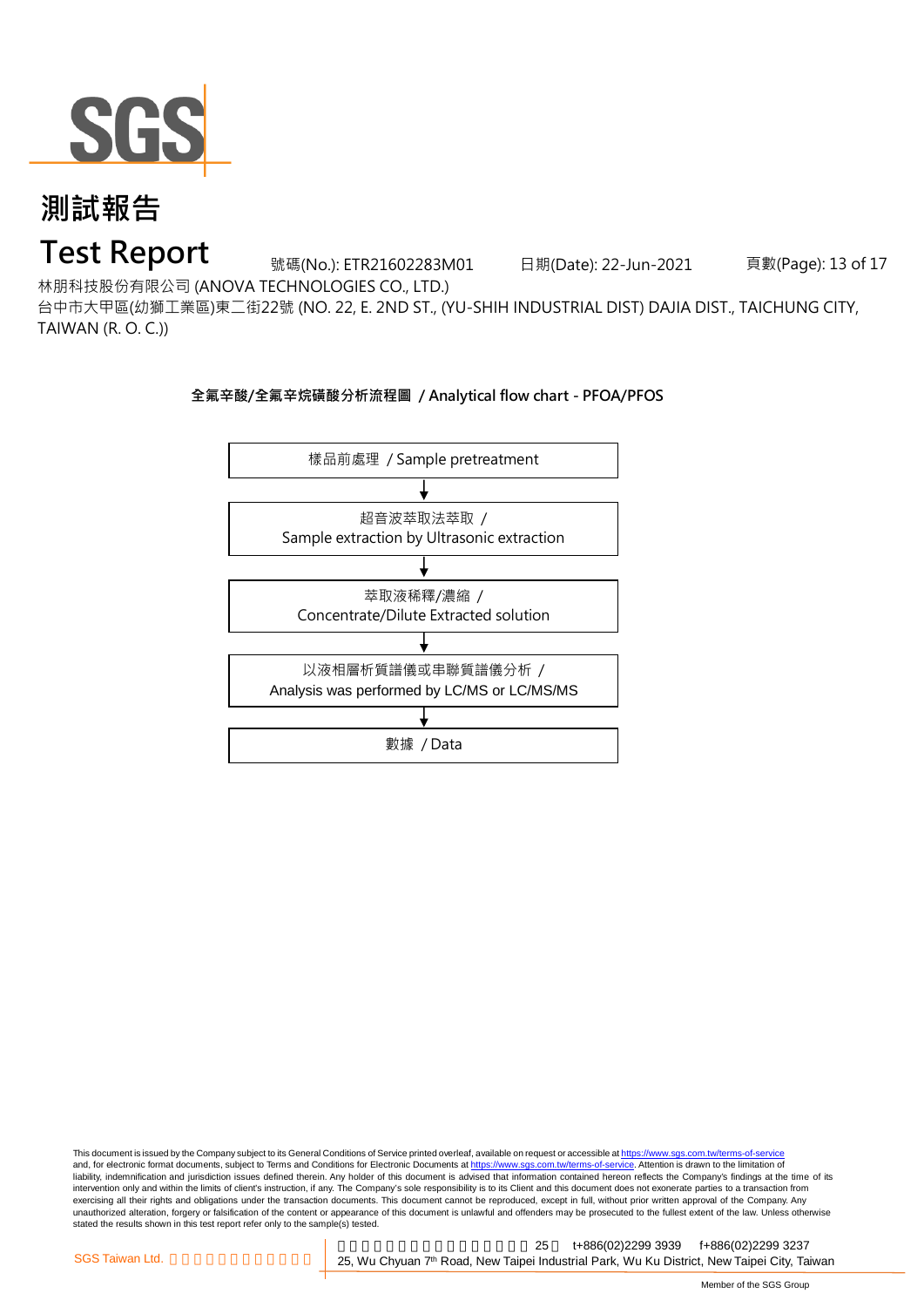

**Test Report**

號碼(No.): ETR21602283M01 日期(Date): 22-Jun-2021 頁數(Page): 14 of 17

林朋科技股份有限公司 (ANOVA TECHNOLOGIES CO., LTD.)

台中市大甲區(幼獅工業區)東二街22號 (NO. 22, E. 2ND ST., (YU-SHIH INDUSTRIAL DIST) DAJIA DIST., TAICHUNG CITY,

TAIWAN (R. O. C.))

#### **重金屬流程圖 / Analytical flow chart of Heavy Metal**

根據以下的流程圖之條件,樣品已完全溶解。

These samples were dissolved totally by pre-conditioning method according to below flow chart.

【參考方法/Reference method: US EPA 3051A、US EPA 3052】



\* US EPA 3051A 方法未添加氫氟酸 / US EPA 3051A method does not add HF.

This document is issued by the Company subject to its General Conditions of Service printed overleaf, available on request or accessible at https://www.sgs.com.tw/terms-of-service and, for electronic format documents, subject to Terms and Conditions for Electronic Documents at https://www.sgs.com.tw/terms-of-service. Attention is drawn to the limitation of liability, indemnification and jurisdiction issues defined therein. Any holder of this document is advised that information contained hereon reflects the Company's findings at the time of its intervention only and within the limits of client's instruction, if any. The Company's sole responsibility is to its Client and this document does not exonerate parties to a transaction from exercising all their rights and obligations under the transaction documents. This document cannot be reproduced, except in full, without prior written approval of the Company. Any<br>unauthorized alteration, forgery or falsif stated the results shown in this test report refer only to the sample(s) tested.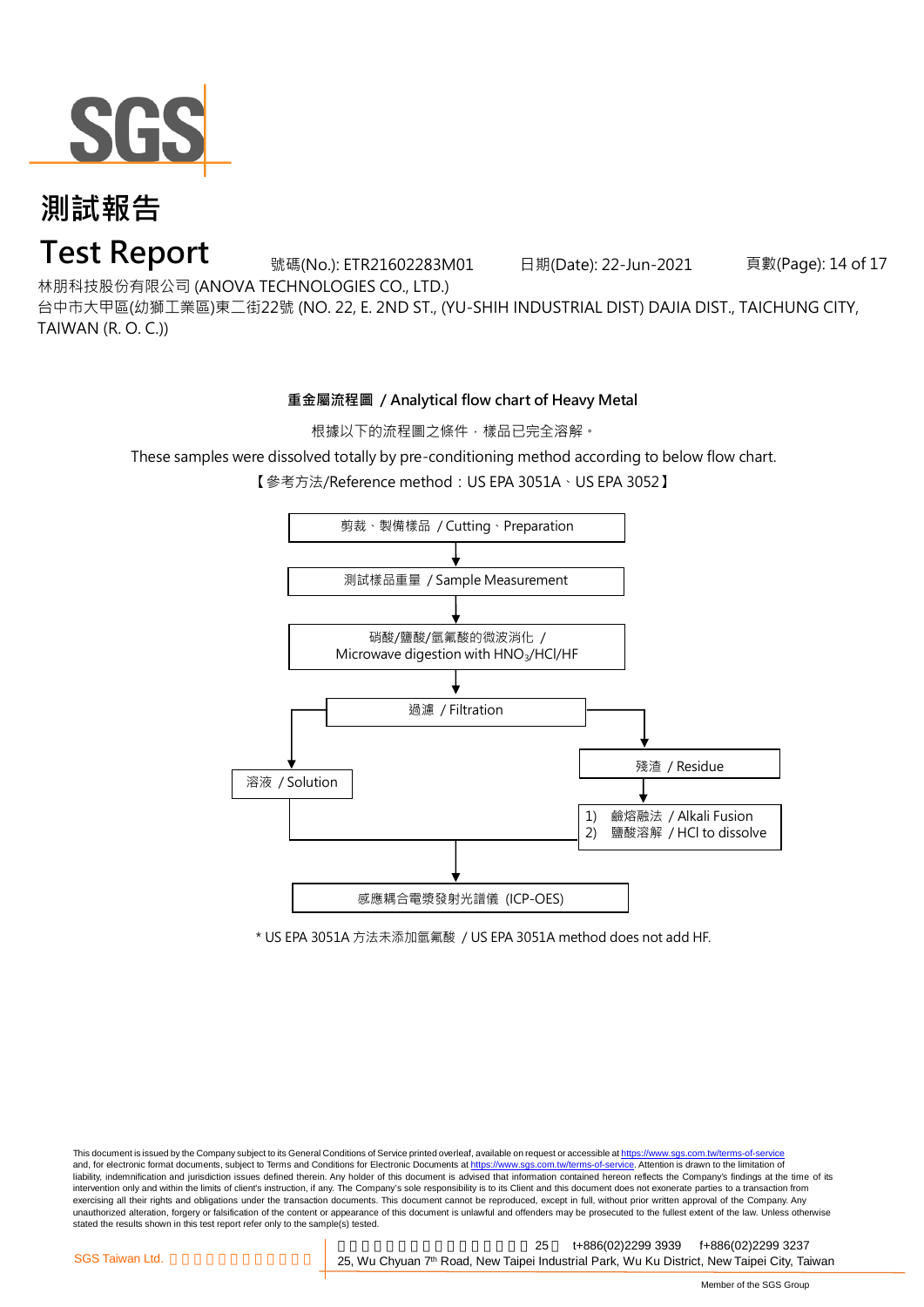

### **Test Report**

號碼(No.): ETR21602283M01 日期(Date): 22-Jun-2021 頁數(Page): 15 of 17

林朋科技股份有限公司 (ANOVA TECHNOLOGIES CO., LTD.)

台中市大甲區(幼獅工業區)東二街22號 (NO. 22, E. 2ND ST., (YU-SHIH INDUSTRIAL DIST) DAJIA DIST., TAICHUNG CITY, TAIWAN (R. O. C.))



**紅磷分析流程 / Analytical flow chart - Red phosphorus**

This document is issued by the Company subject to its General Conditions of Service printed overleaf, available on request or accessible at <u>https://www.sgs.com.tw/terms-of-service</u><br>and, for electronic format documents, su liability, indemnification and jurisdiction issues defined therein. Any holder of this document is advised that information contained hereon reflects the Company's findings at the time of its intervention only and within the limits of client's instruction, if any. The Company's sole responsibility is to its Client and this document does not exonerate parties to a transaction from exercising all their rights and obligations under the transaction documents. This document cannot be reproduced, except in full, without prior written approval of the Company. Any<br>unauthorized alteration, forgery or falsif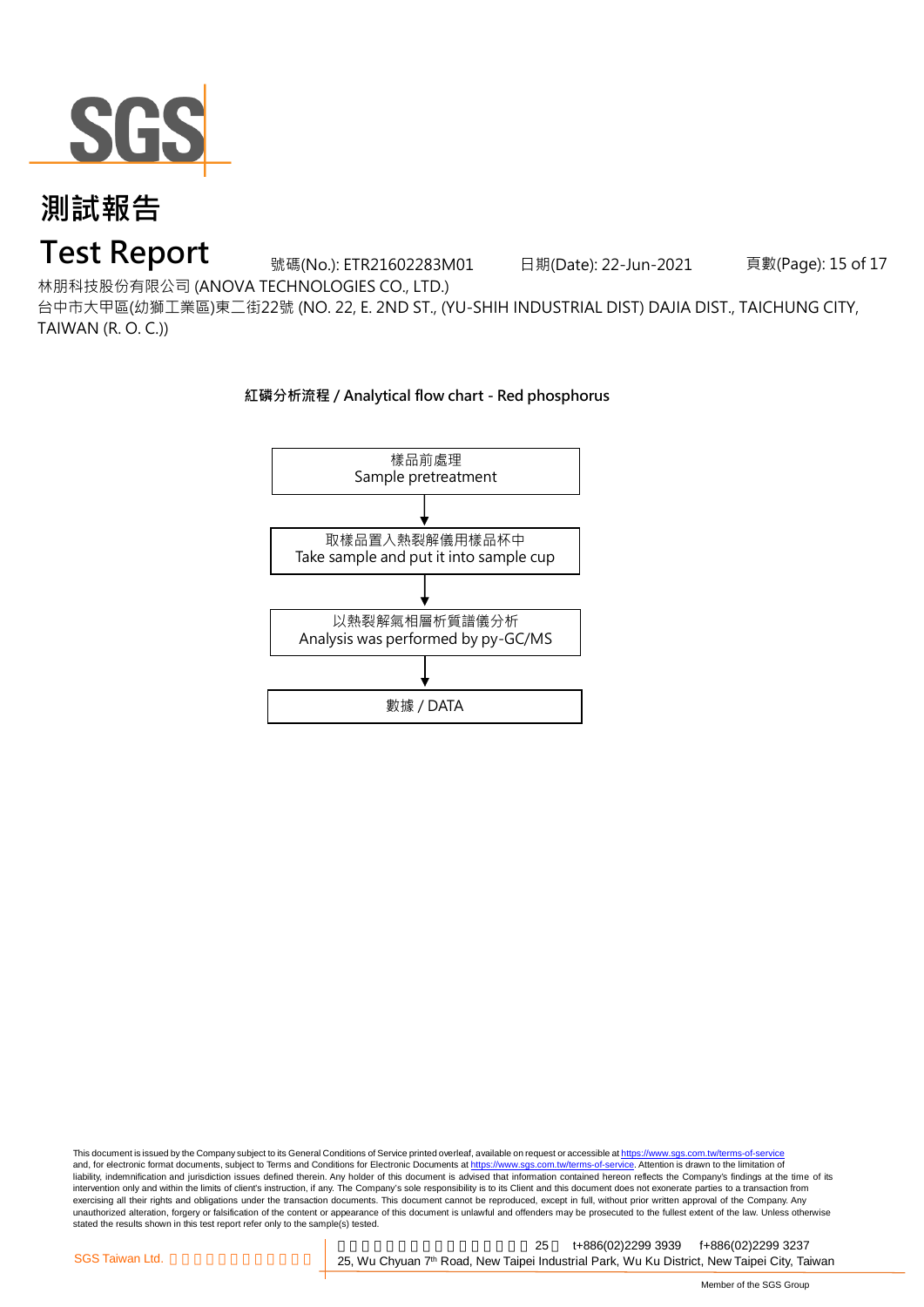

### **Test Report**

號碼(No.): ETR21602283M01 日期(Date): 22-Jun-2021 頁數(Page): 16 of 17

林朋科技股份有限公司 (ANOVA TECHNOLOGIES CO., LTD.)

台中市大甲區(幼獅工業區)東二街22號 (NO. 22, E. 2ND ST., (YU-SHIH INDUSTRIAL DIST) DAJIA DIST., TAICHUNG CITY, TAIWAN (R. O. C.))

#### **持久性生物累積毒性物質 (PBTs) 分析流程圖 /**

**Analytical flow chart - Persistent, Bioaccumulative, Toxic (PBTs)**



This document is issued by the Company subject to its General Conditions of Service printed overleaf, available on request or accessible at <u>https://www.sgs.com.tw/terms-of-service</u><br>and, for electronic format documents, su liability, indemnification and jurisdiction issues defined therein. Any holder of this document is advised that information contained hereon reflects the Company's findings at the time of its intervention only and within the limits of client's instruction, if any. The Company's sole responsibility is to its Client and this document does not exonerate parties to a transaction from exercising all their rights and obligations under the transaction documents. This document cannot be reproduced, except in full, without prior written approval of the Company. Any<br>unauthorized alteration, forgery or falsif